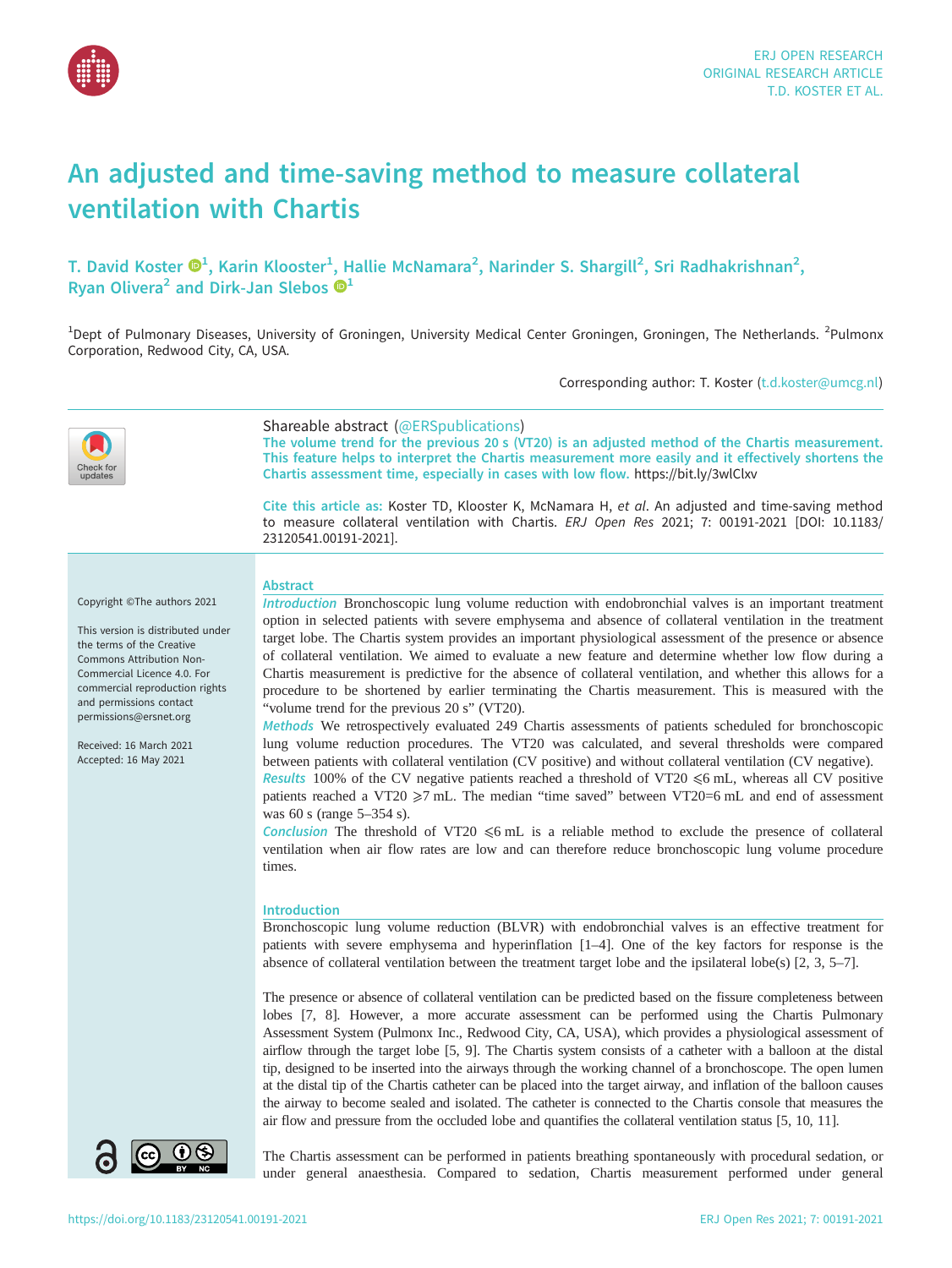<span id="page-1-0"></span>anaesthesia is more feasible with shorter procedure times [\[12](#page-6-0), [13\]](#page-6-0). Absence of collateral ventilation in patients under general anaesthesia is confirmed if the air flow from the occluded lobe reaches zero, with an immediate return of airway flow after deflating and removing the balloon catheter [[6](#page-6-0), [13\]](#page-6-0). In many cases, there may be an evident reduction of flow, suggesting absence of collateral ventilation; however, because of the very low flow rate, it can take a significant amount of time for the flow rate to reach "zero" [\[10](#page-6-0)].

During some Chartis assessments, the momentary appearance of sudden spikes in the flow rate can confound the assessment. Integration of the flow rate over a fixed period of time during this situation can attenuate this artefact. Therefore, the Chartis software (version 6.0.5) has been updated to continually measure and display the total expired volume over the last 20 s: the "volume trend for the previous 20 s" (VT20).

With this feature, the expired volume in the last 20 s is measured, and this is shown continuously on the Chartis console, next to the currently used flow curve (figure 1). The VT20 value is shown after the first 20 s of the Chartis assessment.

The present study aimed to validate whether there is a threshold of the VT20 which is predictive for the absence of collateral ventilation in situations where the flow rate during a Chartis measurement is low, and potentially shortening the Chartis procedure by earlier termination of the Chartis measurement. For this, we measured and continuously monitored VT20 based on the hypothesis that if a low flow is predictive of the absence of collateral ventilation, it would lead to shorter procedure time. This results in an easier procedure, with less manipulation of the airway wall by the Chartis balloon and catheter.

### **Methods**

# Study design and population

This is a single-centre retrospective study conducted at the University Medical Center Groningen, the Netherlands. Anonymised Chartis assessments previously performed in a routine clinical care setting were analysed. Patients with severe emphysema and hyperinflation who were eligible for valve treatment and were scheduled for Chartis assessment as part of regular care in the Bronchoscopic Emphysema Treatment in the Netherlands registry (BREATHE-NL) were included. All patients provided informed consent regarding their treatment and use of their data for future scientific purposes (BREATHE-NL registry; [ClinicalTrials.gov](https://clinicaltrials.gov/) Identifier: NCT02815683).



FIGURE 1 Chartis measurement screen image showing the actual flow and the "volume trend for the previous 20 s" (VT20) plotted for a collateral ventilation (CV) negative patient phenotype in the right upper lobe. This assessment reached VT20=6 mL at the 2 min 16 s mark, whereas the total measurement was 3 min 36 s.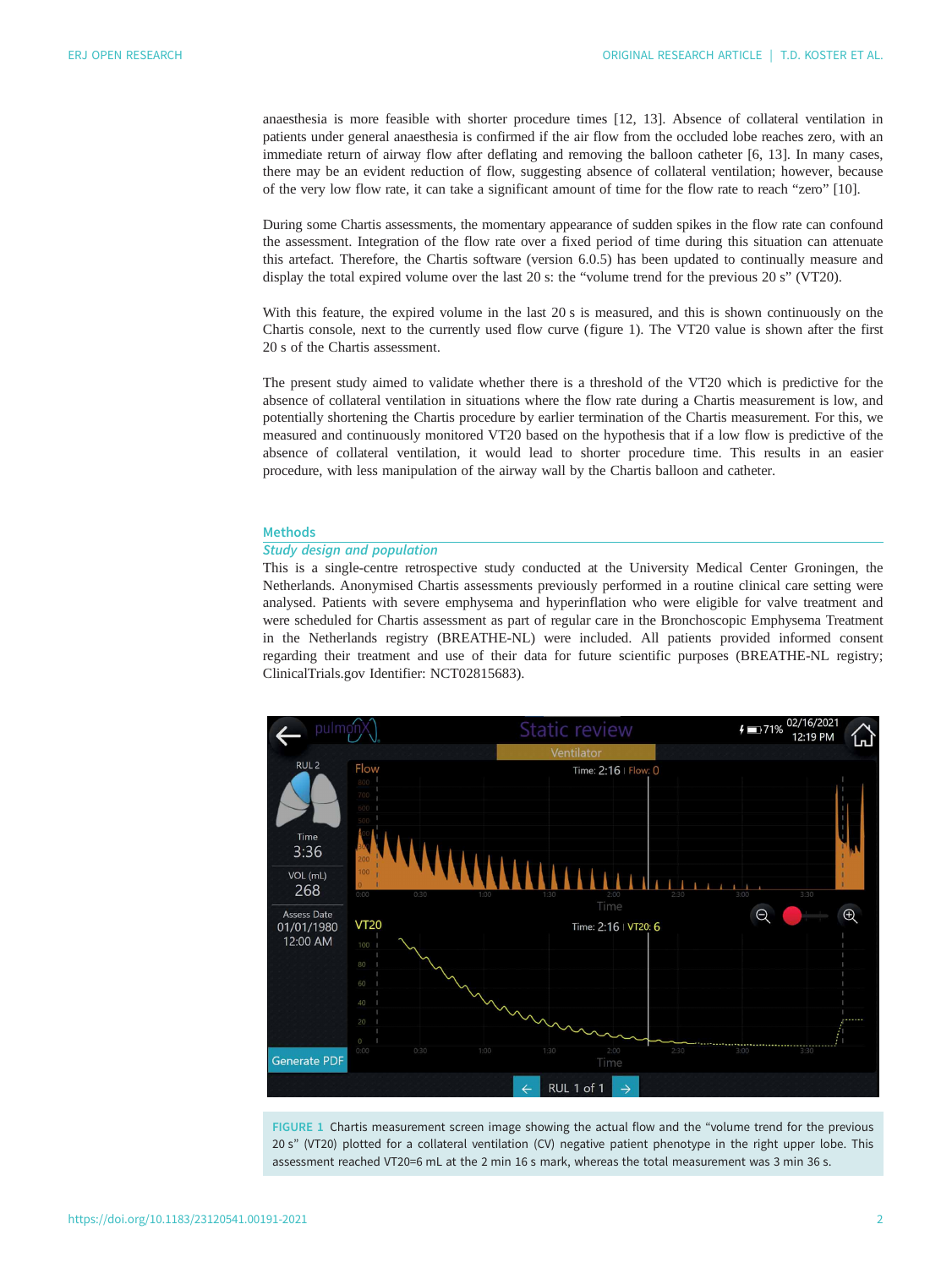

FIGURE 2 Chartis measurement screen image showing the actual flow and the "volume trend for the previous 20 s" (VT20) plotted for a collateral ventilation (CV) positive patient phenotype. This assessment never reaches a VT20 value below VT20=23 mL.

# Chartis measurements

All Chartis assessments included in the analysis were performed under general anaesthesia with patients intubated with a flexible 9-mm endotracheal tube. Positive pressure ventilation was applied in all patients as per routine practice, with low ventilation frequency (8–10 times per minute), with an inspiratory/ expiratory ratio of 1:3 to 1:4 and preferably a positive end-expiratory pressure of  $3 \text{ cm}H_2\text{O}$  [\[10](#page-6-0), [13](#page-6-0)].

Collateral ventilation over the fissure of the target lobe was measured and scored as presence of collateral ventilation (CV positive), absence of collateral ventilation (CV negative) or inconclusive. In some patients, multiple measurements were performed in several lobes, e.g. when there was more than one treatment target.

#### Chartis VT20 measurements

The original raw output data of the Chartis assessments performed during bronchoscopy were used to evaluate the effectiveness of the new VT20 feature on the Chartis 6.0.5 software. An example of a CV negative and a CV positive Chartis assessment is shown in [figures 1](#page-1-0) and 2, respectively.

The selection of Chartis assessments for inclusion in the analysis was based on the algorithm shown in table 1, to indicate whether an assessment was valid or inconclusive. The valid Chartis assessments were evaluated to determine whether the VT20 data were valid or invalid. For VT20 data to be valid, there

#### TABLE 1 Selection criteria for valid Chartis measurements to calculate the optimal VT20 threshold

- 1. Presence of positive flow prior to start of assessment.
- 2. The flow should be consistent.
	- This flow may be decreasing over the course of the assessment, but there should be no extended duration of missing flow. This indicates proper catheter balloon positioning and sealing of the airways and that the catheter has not been clogged.
	- There should be no sudden increases in flow to a much higher level. This could indicate that the catheter balloon seal was lost.
	- During the assessment, if there is an instantaneous loss or drop in flow within the first 30 s and flow does not resume, the assessment should be abandoned and a new one should be re-initiated.
- 3. At the end of the assessment, the total volume of air exhaled by the patient during the assessment should have been >50 mL.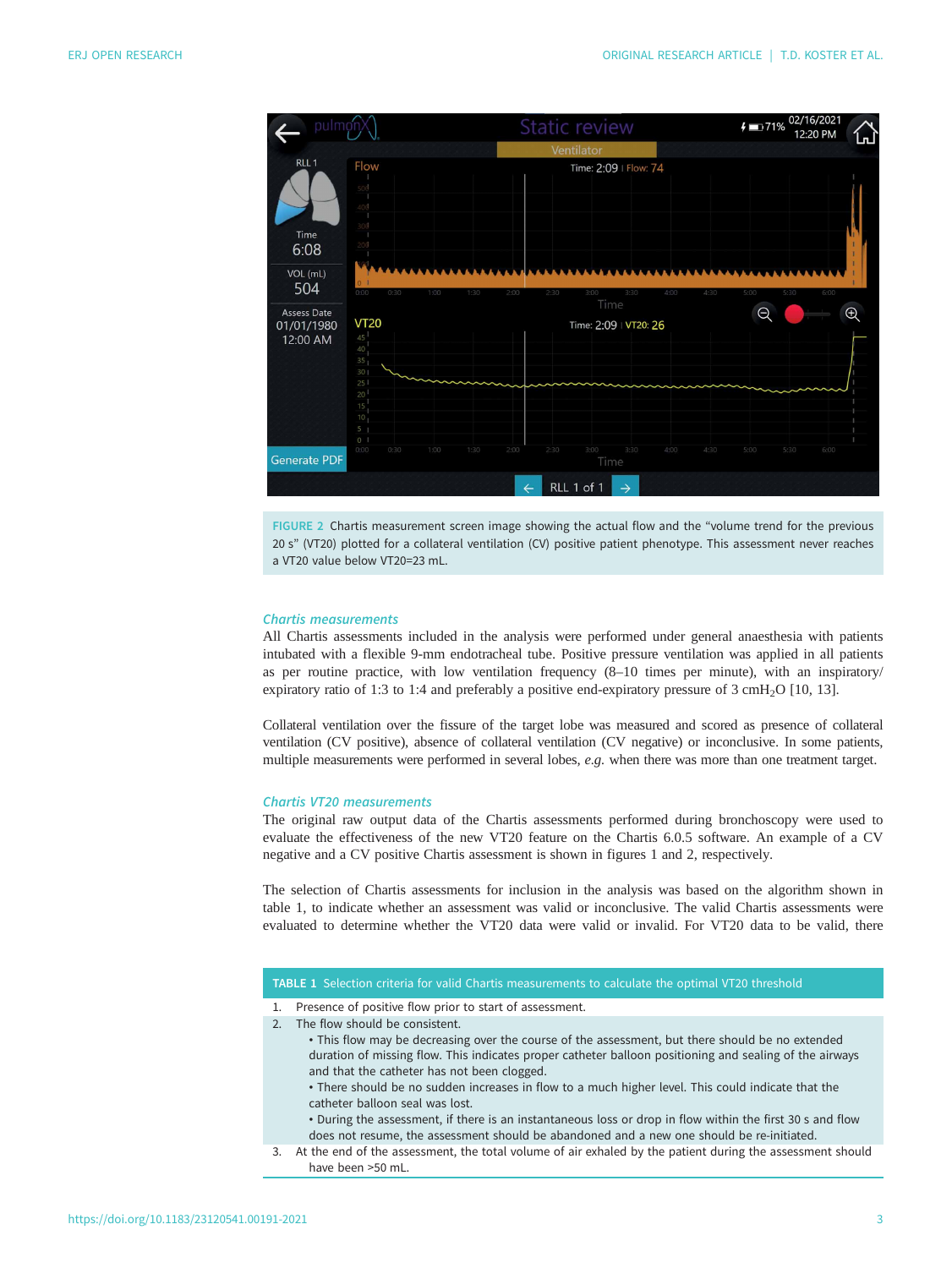should be presence of air flow at the end of the assessment (in CV positive patients) or the presence of air flow when the VT20 reached a value of 6 mL and below so that the VT20 could reasonably be used to indicate the end of an assessment. The time of the end of the assessment was recorded. The lowest VT20 value was recorded in all assessments and for CV negative assessments, the time point at which the VT20 was 6 mL, 5 mL, 4 mL, 3 mL, 2 mL, 1 mL or 0 mL.

#### Statistical analysis

To compare outcomes between the CV negative and CV positive groups, we used an independent-samples t-test in case of normal distribution and a Mann–Whitney U test in case of non-normal distribution, p-values below 0.05 were considered statistically significant and mean or median data were calculated per group. All statistical analyses were performed using SPSS version 22 (IBM, New York, NY, USA).

#### Results

A total of 279 Chartis assessments were evaluated. Thirty assessments were excluded because the VT20 values were invalid to use, as described in the Methods section. Ultimately, 249 Chartis assessments were analysed (187 CV negative and 62 CV positive).

# VT20

Of the 187 CV negative patients, 100% reached a minimum value of VT20 $\leq$ 6 mL during the last 2 minutes of assessment. Additionally, 98.9% reached a value of VT20≤3 mL and 90.4% a VT20≤1 mL. Of the 62 CV positive patients,  $100\%$  did not reach a VT20 $\leq$ 6 mL, and the lowest VT20 was 7 mL. The distribution is shown in figure 3.

#### Time assessment

The median time of the Chartis measurements was 240 s (range 77–864) in all patients. In CV positive patients the median time was 304 s (range 122–533) and in CV negative patients, 226 s (range 77–864) ( p=0.021) (see [table 2](#page-4-0)).



FIGURE 3 Distribution of minimum "volume trend for the previous 20 s" (VT20) values in collateral ventilation (CV) negative and CV positive measurements.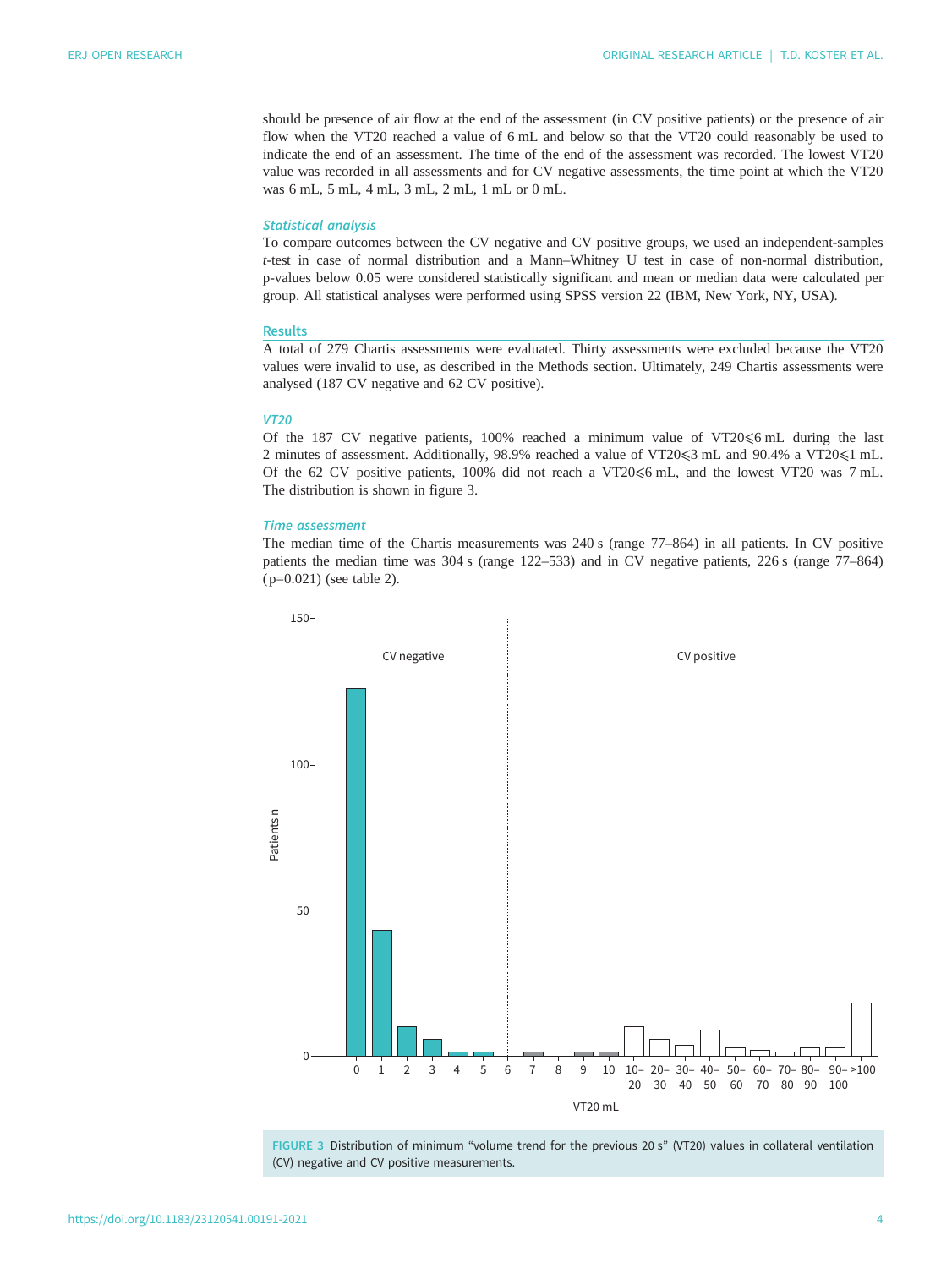<span id="page-4-0"></span>

|                                                                                                                                               | Total         | CV negative   | CV positive     | p-value |
|-----------------------------------------------------------------------------------------------------------------------------------------------|---------------|---------------|-----------------|---------|
| Subjects n                                                                                                                                    |               | 249           | 187             | 62      |
| Duration of Chartis assessment                                                                                                                |               |               |                 |         |
| Total time, s                                                                                                                                 | 240 (77-864)  | 226 (77-864)  | 304 (122-533)   | 0.021   |
| Time to VT20=6 mL, s                                                                                                                          |               | 168 (36-546)  |                 |         |
| Difference, s                                                                                                                                 |               | $60(5 - 354)$ |                 |         |
| Expiratory volume during Chartis assessment                                                                                                   |               |               |                 |         |
| Expiratory volume, mL                                                                                                                         | 320 (15-1780) | 240 (15-983)  | 1014 (115-1780) | p<0.005 |
| Expiratory volume at VT20=6 mL, mL                                                                                                            |               | 235 (11-991)  |                 |         |
| Difference, mL                                                                                                                                |               | $5(0-120)$    |                 |         |
| Values are presented as median (range) unless otherwise indicated. CV: collateral ventilation; VT20: "volume<br>trend for the previous 20 s". |               |               |                 |         |

The median time to VT20=6 mL was 168 s (range 36–546). The median time difference between the end of measurement and the VT20=6 mL time point ("time saved") was 60 s (range 5 to 354), as shown in figure 4.

#### Volume

The median measured expiratory volume was 320 mL (range 15–1780) in all patients (table 2). In CV negative patients this was 240 mL (range 15–983), compared to 1014 mL (range 115–1780) in CV positive patients ( $p<0.005$ ). The median difference between the total expired volume and the expired volume in CV negative patients at VT20=6 mL was 5 mL (range 0–120).

#### **Discussion**

Multiple clinical trials have demonstrated the benefits of BLVR with one-way endobronchial valves in patients with severe emphysema who have little to no collateral ventilation in the target lobe [[1](#page-6-0)–[4](#page-6-0)]. The assessment of collateral ventilation status ( presence or absence of collateral ventilation) is crucial in determining the eligibility of a patient for valve treatment for BLVR. The Chartis system provides a physiological assessment of airway under simulated conditions of valve placement in the target lobe to confirm the presence or absence of collateral ventilation [\[5, 7, 9](#page-6-0), [13\]](#page-6-0). It is important to get a valid Chartis





#### https://doi.org/10.1183/23120541.00191-2021 5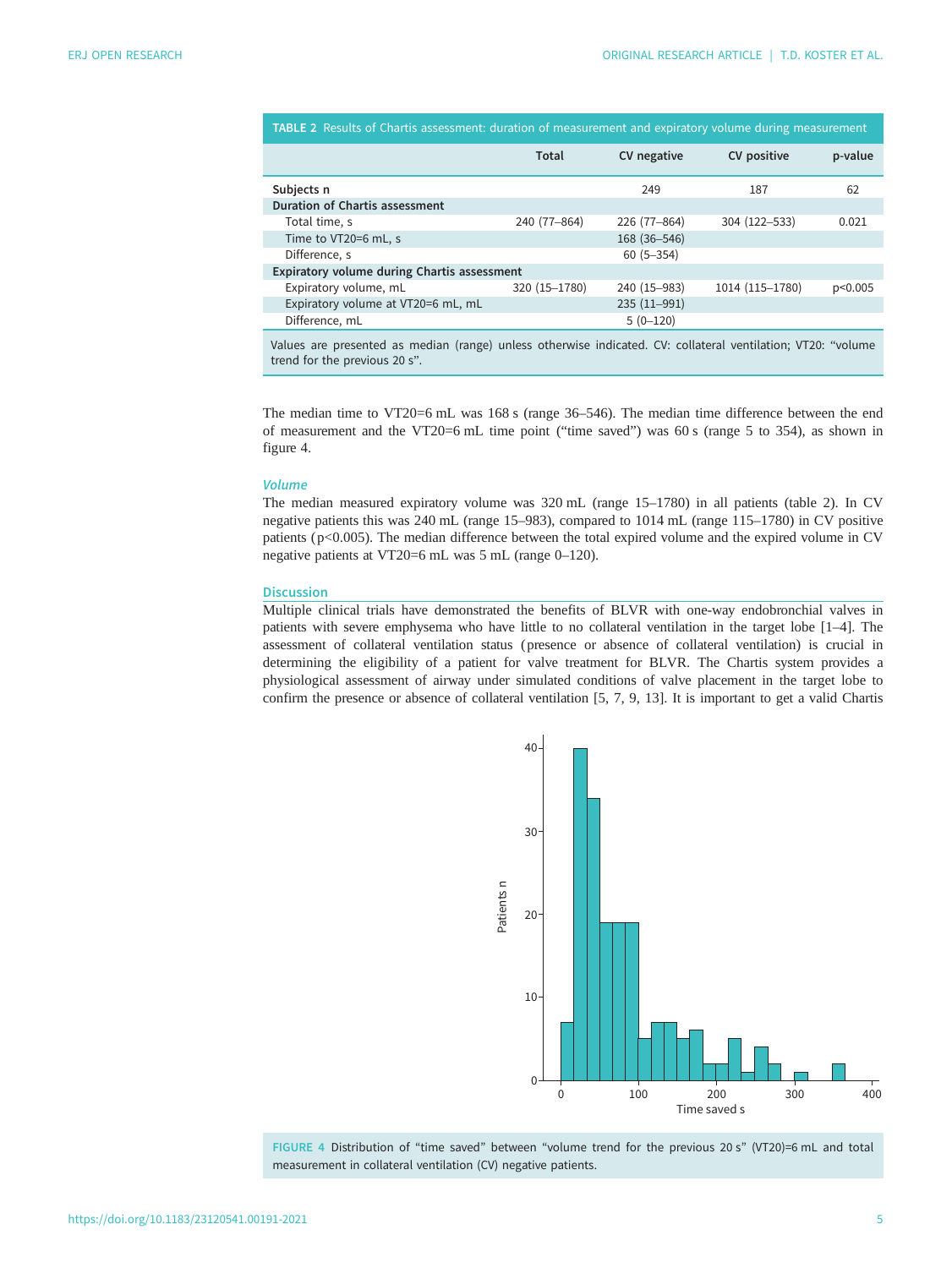<span id="page-5-0"></span>assessment, but sometimes the measurement can be challenging [[10, 14](#page-6-0), [15\]](#page-7-0). For example, if there is no flow due to obstruction of the Chartis catheter with mucus plugs or contact of the distal tip with the mucosa, or a no-flow pattern of the lower lobes, this can be interpreted falsely as absence of collateral ventilation [\[14](#page-6-0)–[16\]](#page-7-0). Furthermore, Chartis assessments can show a low flow pattern, and it can take a long time before the flow actually reaches "zero" [\[14](#page-6-0)].

In order to reduce the Chartis assessment time in cases where very low air flow persists for a longer period of time, the VT20 measure that integrates the flow for the last 20 s has been incorporated into the Chartis software. We evaluated the effectiveness of the new VT20 feature through a review of 187 CV negative and 62 CV positive Chartis assessments.

This analysis shows that when the VT20 value was  $\leq$ 6 mL, all patients are CV negative. Therefore, if this threshold is achieved, an assessment can be terminated before the air flow actually reaches zero while still being confident that there is no collateral ventilation. This may shorten the Chartis assessment time by minutes and will significantly shorten the total procedure time. As a result, there is less manipulation of the airways, and this may facilitate an easier valve-treatment procedure.

Although this is a retrospective study, the previously obtained Chartis measurements were re-analysed prospectively using the raw output data and run again with the new software feature and hence reflect the actual measurements. The VT20 feature may not be applicable in all Chartis assessments, especially if the procedure is challenging. It is important that there is a continuous flow during the Chartis measurement to use the VT20 cut-off value. Therefore, the assessment should be evaluated critically during the procedure, and if the measurement does not fulfil the criteria described in the methods section, the VT20 value should not be used.

A limitation of this study is that the VT20 assessments analysed included only Chartis measurements performed under general anaesthesia with standard ventilator settings. As such, these results cannot be extrapolated to measurements in patients under conscious sedation and spontaneous breathing. Although this may yield comparable results, there is no positive pressure ventilation and the methods of measurement differ. Therefore, the cut-off value of VT20⩽6 mL should only be used in Chartis measurements in patients under general anaesthesia.



FIGURE 5 Chartis measurement output image showing the "volume trend for the previous 20 s" (VT20) value plotted for an assessment with continued high spikes in air flow (flow of 72 mL·min−<sup>1</sup> at 5:22 min) values for the duration of the assessment. These spikes cause confounding peak flow trend values, while the VT20 is a good indicator of the continued decline in the amount of total exhaled volume. The VT20 is 6 mL at 5:22 min, whereas the total measurement was 9:14 min (difference: 232 s).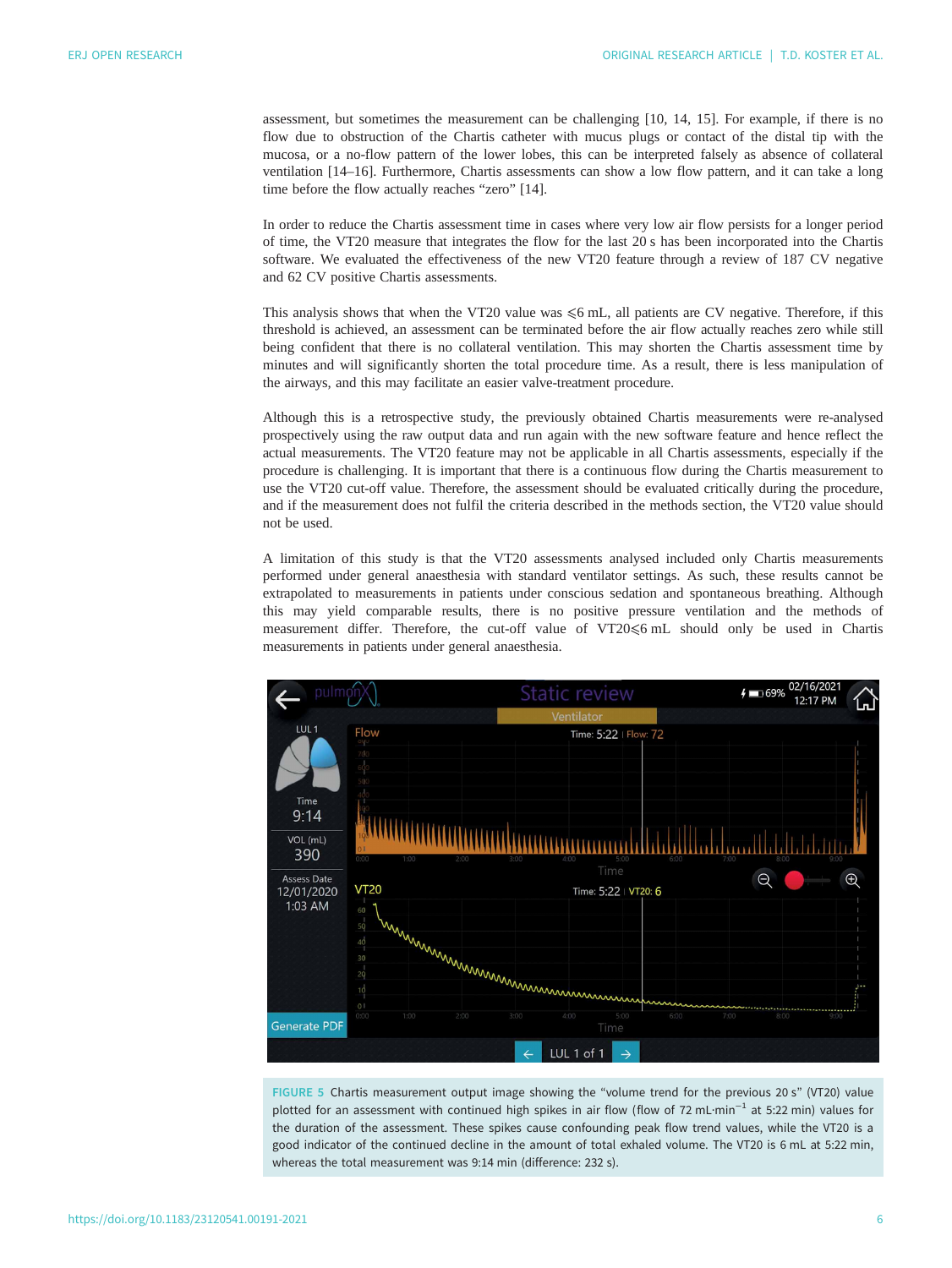<span id="page-6-0"></span>HERZOG et al. [[17\]](#page-7-0) have previously shown the additional value of adding a diagnostic algorithm including the expiratory flow, resistance and expired volume in patients measured under spontaneous breathing to shorten the measurement time.

There may be variations in ventilator settings between patients and between hospitals. This could impact the utility of the cut-off of 6 mL in the last 20 s. Nevertheless, if standard settings are used as described, a measurement of the total volume integrated for the last 20 s is valuable in avoiding confusion resulting from the spikes in flow patterns that some patients may exhibit. The probable cause for this pattern is the release of very low amounts of volume from the targeted lobe, maybe due to airway collapse. Nevertheless, this leads to small spikes in flow, and this pattern usually results in a longer measurement time, as it takes more time for the flow to reach "zero", even though the total flow is very low ([figure 5\)](#page-5-0).

In conclusion, we found that the VT20 threshold of 6 mL or less during Chartis assessments provides a valuable and reliable method to identify the absence of collateral ventilation while reducing procedure time. This may lead to less manipulation of the airways and less anaesthesia time and facilitates the endobronchial valve treatment procedure.

Conflict of interest: T.D. Koster has nothing to disclose. K. Klooster has nothing to disclose. H. McNamara is an employee of Pulmonx and Pulmonx has provided their salary and granted stock options as part of their compensation. N.S. Shargill is a full time employee of Pulmonx Corporation and owns stock and has stock options in Pulmonx. S. Radhakrishnan is a full time employee of Pulmonx Corporation and has stock or stock options in the company. R. Olivera is an employee of Pulmonx and Pulmonx has provided their salary and granted stock options as part of their compensation. As an employee of Pulmonx, R. Olivera has patents planned, issued, and pending with Pulmonx. D-J. Slebos reports PulmonX Corp, USA collaborated on the software tool used in this study (no financial involvement). Outside the submitted work, D-J. Slebos is a principal investigator for PulmonX Corp, USA, and has received consulting fees from and participated on a Data Safety Monitoring Board or Advisory Board for PumonX Corp, USA.

#### References

- 1 Kemp SV, Slebos DJ, Kirk A, et al. A multicenter randomized controlled trial of zephyr endobronchial valve treatment in heterogeneous emphysema (TRANSFORM). Am J Respir Crit Care Med 2017; 196: 1535–1543.
- 2 Klooster K, ten Hacken NH, Hartman JE, et al. Endobronchial valves for emphysema without interlobar collateral ventilation. N Engl J Med 2015; 373: 2325–2335.
- 3 Criner GJ, Sue R, Wright S, et al. A multicenter randomized controlled trial of zephyr endobronchial valve treatment in heterogeneous emphysema (LIBERATE). Am J Respir Crit Care Med 2018; 198: 1151–1164.
- 4 Valipour A, Slebos DJ, Herth F, et al. Endobronchial valve therapy in patients with homogeneous emphysema. Results from the IMPACT Study. Am J Respir Crit Care Med 2016; 194: 1073–1082.
- 5 Herth FJ, Eberhardt R, Gompelmann D, et al. Radiological and clinical outcomes of using Chartis to plan endobronchial valve treatment. Eur Respir J 2013; 41: 302–308.
- 6 Slebos DJ, Shah PL, Herth FJ, et al. Endobronchial valves for endoscopic lung volume reduction: best practice recommendations from expert panel on endoscopic lung volume reduction. Respiration 2017; 93: 138–150.
- 7 Klooster K, Koster TD, Ruwwe-Glosenkamp C, et al. An integrative approach of the fissure completeness score and Chartis assessment in endobronchial valve treatment for emphysema. Int J Chron Obstruct Pulmon Dis 2020; 15: 1325–1334.
- 8 Koster TD, van Rikxoort EM, Huebner RH, et al. Predicting lung volume reduction after endobronchial valve therapy is maximized using a combination of diagnostic tools. Respiration 2016; 92: 150–157.
- 9 Klooster K, Slebos DJ. Endobronchial valves for the treatment of advanced emphysema. Chest 2021; 159: 1833–1842.
- 10 Herth FJF, Slebos DJ, Criner GJ, et al. Endoscopic lung volume reduction: an expert panel recommendation update 2017. Respiration 2017; 94: 380–388.
- 11 Herth FJF, Slebos DJ, Criner GJ, et al. Endoscopic lung volume reduction: an expert panel recommendation update 2019. Respiration 2019; 97: 548–557.
- 12 Welling JBA, Hartman JE, Ten Hacken NHT, et al. Chartis measurement of collateral ventilation: conscious sedation versus general anesthesia – a retrospective comparison. Respiration 2018; 96: 480–487.
- 13 Welling JBA, Klooster K, Hartman JE, et al. Collateral ventilation measurement using Chartis: procedural sedation vs general anesthesia. Chest 2019; 156: 984–990.
- 14 Gesierich W, Samitas K, Reichenberger F, et al. Collapse phenomenon during Chartis collateral ventilation assessment. Eur Respir J 2016; 47: 1657–1667.